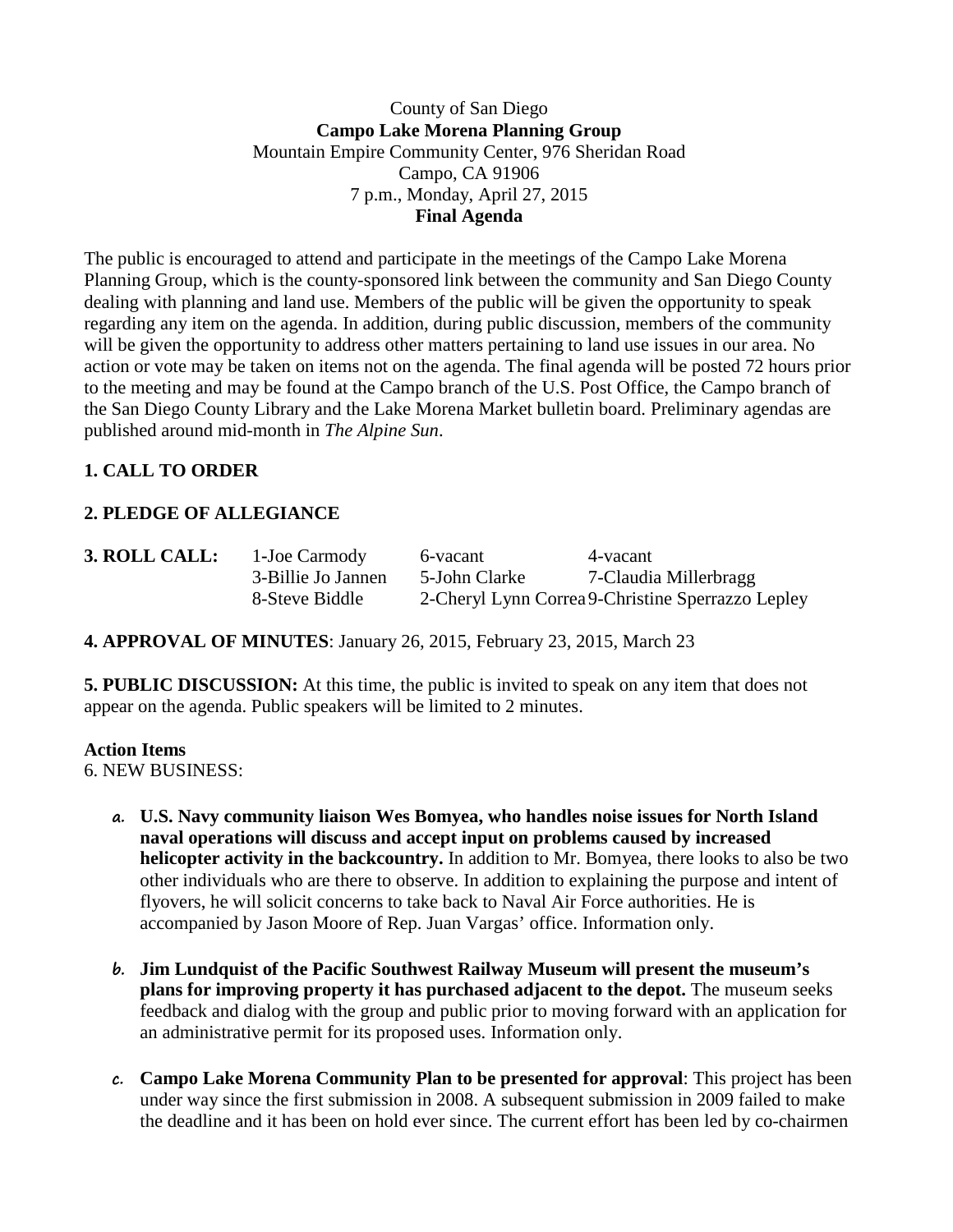Joe Carmody and Steve Biddle, who will present the plan this evening for group approval. Once approved it will be forwarded to county staff for final refinements from the community and planning group. Discussion and vote.

**d. Review and vote on applicants to fill vacant seats numbered 4 and 6**. **Applications are currently being accepted.** These are four-year terms that expire in January 2019. Applicants must reside and be registered to vote in the Campo Planning Group area. Please send applications to CLMPG Chairman Billie Jo Jannen, 28736 Highway 94, Unit 1, Campo, CA 91906, [jannen@inbox.com](mailto:campojoe@yahoo.com) or call 619-415-6298 for more information. Please send applications prior to the meeting, so it can be reviewed by the Registrar of Voters. Find applications here: *http://www.sdcounty.ca.gov/pds/docs/Planning-Sponsor\_Group\_Application.pdf*

# **7. OLD BUSINESS:**

- **a. Standing Subcommittee reports:**
	- **1. Groundwater, John Clarke**.
	- **2. Sewer and Septic, Joe Carmody**
	- **3. Community Economic Impacts, Steven Biddle**
	- **4. Traffic and Public Safety, no current chairman**
- **b. Update on Camp Lockett Interest Group:** CLIG Chairman Larry Johnson reports.

# **8. CORRESPONDENCE AND ANNOUNCEMENTS**

- **a. The Star Ranch vesting and landscape architecture maps have been updated** and are available, both at meetings and by appointment with the CLMPG chairman. The environmental impact statement is expected to be released around the first half of 2015 according to the Dennis Campbell, county planner on the project. See agenda item above.
- **b. April 24, 2015 agenda for the Traffic Advisory Committee**: Nothing of interest for our area.
- **c. The Backcountry Revitalization meeting with Dianne Jacob is scheduled for Tuesday, May 26, 2015 fro 2:30 to 4:30 p.m.** The group meets twice a year and is the opportunity for the supervisor and various community leaders to meet, compare notes and identify problems and solutions to various public safety and economic issues in Potrero, Pine Valley, Campo, Boulevard, Descanso and Jacumba. The public is invited to attend.
- **d. The Board of Supervisors, at its April 21 meeting, appointed Cheryl Lynn Correa to fill the CLMPG's vacant seat 2**. Her term runs until January 7, 2019**.** Welcome Cheryl!
- **e. Sarah Aghassi, Deputy Chief Administrative Officer for the Land Use and Environment Group to the Board of Supervisors, sent out a memo stating that General Plan Land Use Policy 1.2, dealing with leapfrog development, will not be heard by the BOS on April 22 as originally planned**. Staff has been directed by the BOS to conduct further outreach. CLMPG wrote a strong letter about this in February and our voice was joined by many others from "members of the community, community planning